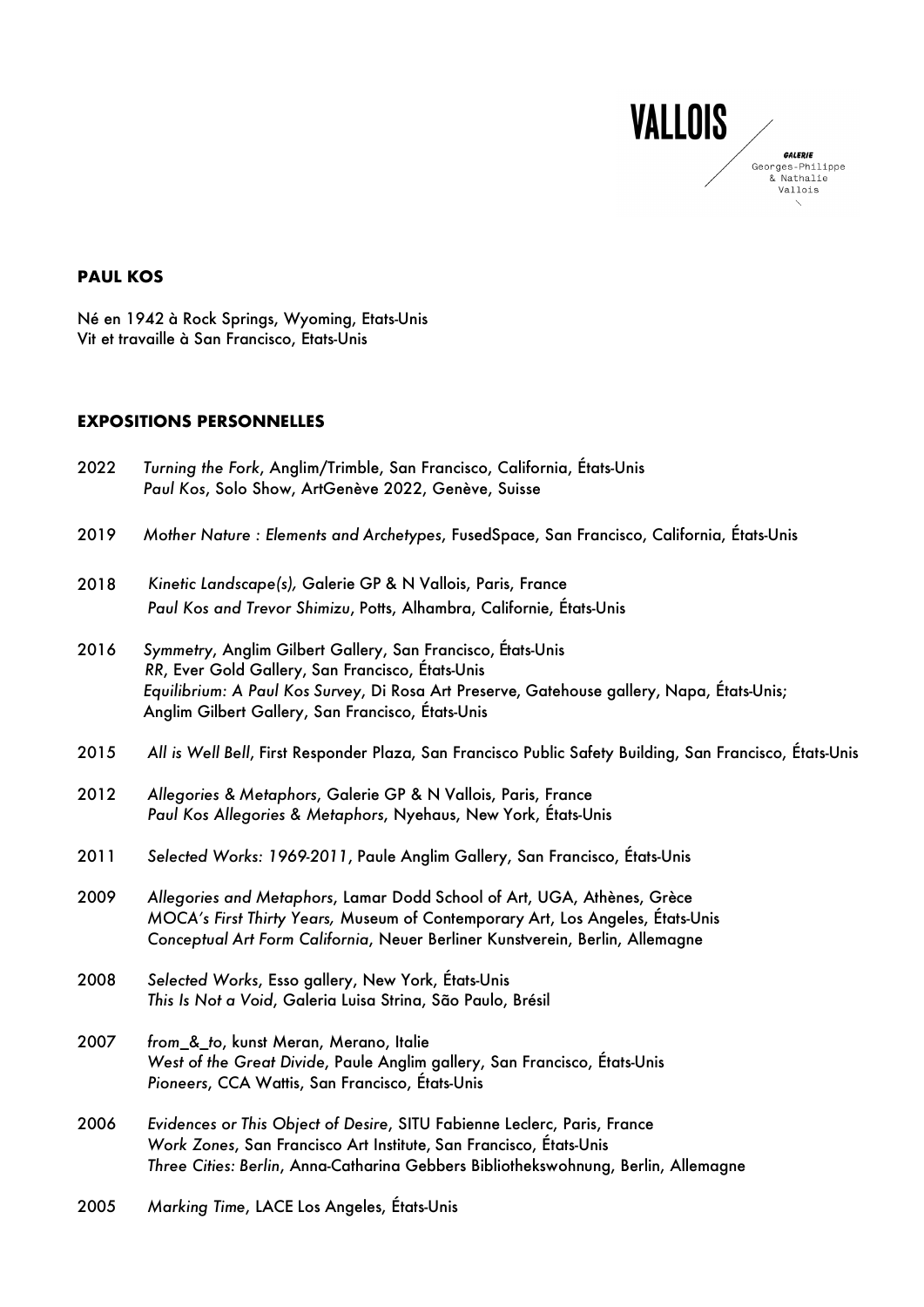

| 2003 | Everything Matters: Paul Kos, A Retrospective, Berkeley Art Museum, University of California;<br>Grey Art Gallery, New York University; San Diego Museum of Contemporary Art;<br>Contemporary Art Center, Cincinnati, États-Unis* |
|------|-----------------------------------------------------------------------------------------------------------------------------------------------------------------------------------------------------------------------------------|
| 2003 | Paul Kos, Grey Art Gallery, NYU, New York, Etats-Unis                                                                                                                                                                             |
| 2002 | Beyond Preconceptions, Berkeley Art Museum, Berkeley, Etats-Unis                                                                                                                                                                  |
| 2001 | Paul Kos / Nam June Paik, San Francisco Museum of Modern Art, San Francisco, Etats-Unis                                                                                                                                           |
| 1998 | Sculptural Allegories, Paule Anglim Gallery, San Francisco, Etats-Unis                                                                                                                                                            |
| 1995 | Jernigan Wicker Fine Arts, San Francisco, Etats-Unis<br>Gallery Paule Anglim, San Francisco, Etats-Unis                                                                                                                           |
| 1994 | Paul Kos at the Wiegand Gallery, College of Notre Dame, Belmont, Etats-Unis*                                                                                                                                                      |
| 1992 | Paul Kos: Sculpture, Gallery Paule Anglim, San Francisco, Etats-Unis<br>J.B. Speed Museum, Louisville, Kentucky, Etats-Unis (exposition itinérante)<br>Dorothy Goldeen Gallery, Santa Monica, Etats-Unis                          |
| 1991 | Tintinnabulations, University Art Gallery, San Diego State University, San Diego, Etats-Unis*                                                                                                                                     |
| 1990 | Paul Kos: Ber Lin, Laguna Art Museum, Satellite Gallery at South Coast Plaza,<br>Costa Mesa, Etats-Unis<br>Dorothy Goldeen Gallery, Santa Monica, Etats-Unis                                                                      |
| 1988 | Iannetti Lanzone Gallery, San Francisco, Etats-Unis*<br>University Art Gallery, California State University, Chico, Etats-Unis*                                                                                                   |
| 1987 | San Francisco Museum of Modern Art, San Francisco, Etats-Unis*<br>Walker Art Center, Minneapolis, Etats-Unis*                                                                                                                     |
| 1986 | New Langton Arts, San Francisco, Etats-Unis<br>Capp Street Project, San Francisco, Etats-Unis*                                                                                                                                    |
| 1982 | University of Nevada, Reno, Etats-Unis<br>1980 MATRIX, University Art Museum, University of California, Berkeley California, Etats-Unis*<br>Site, Inc., 585 Mission Street, San Francisco, Etats-Unis                             |
| 1979 | University Art Museum, University of California, Berkeley, Etats-Unis                                                                                                                                                             |
| 1978 | Video Free America, San Francisco, Etats-Unis<br>Everson Museum, Syracuse, New York, Etats-Unis                                                                                                                                   |
| 1977 | Long Beach Museum of Art, Long Beach, Etats-Unis                                                                                                                                                                                  |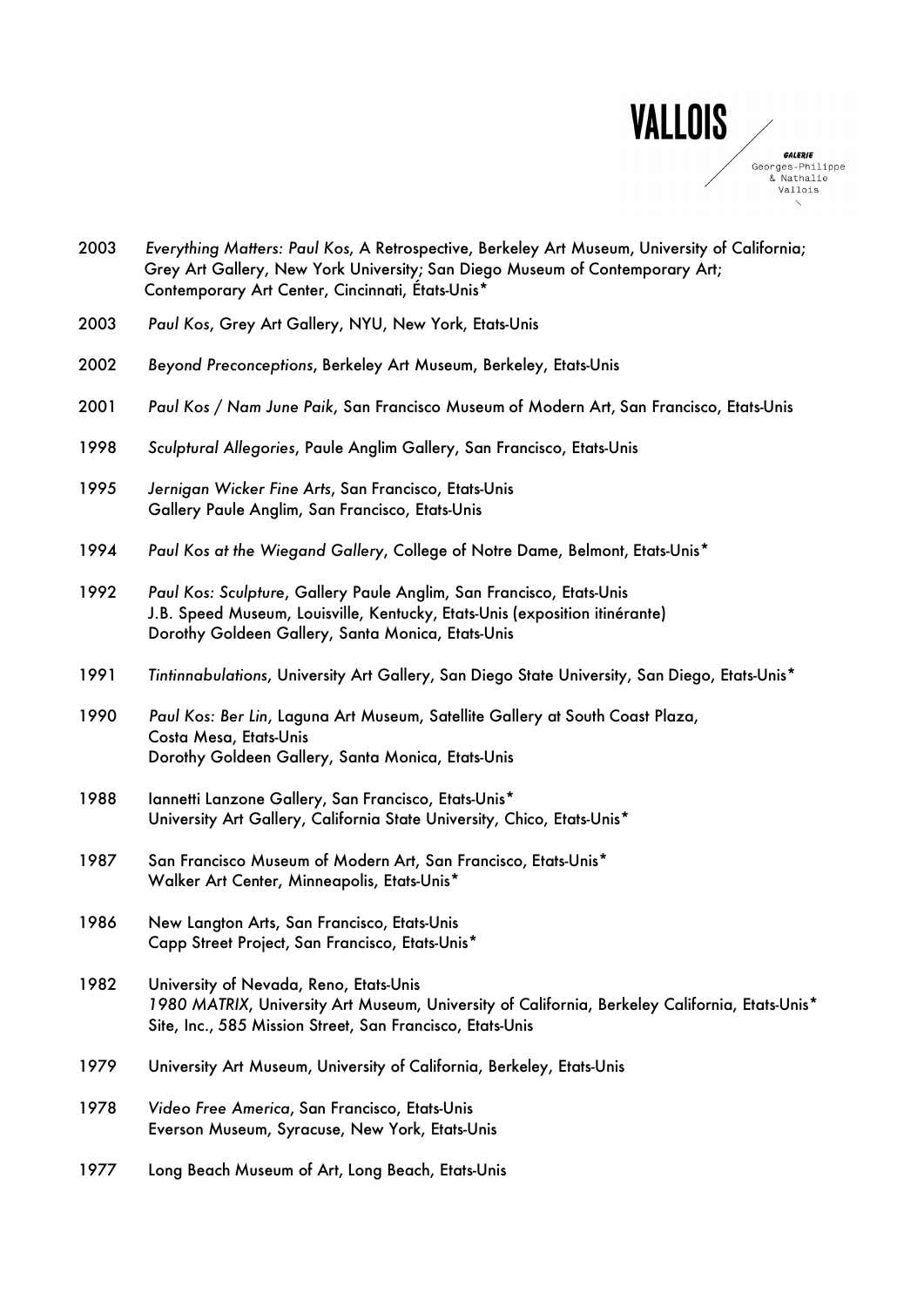

#### 1975-76 Leo Castelli Gallery, New York, Etats-Unis

- 1974 *Howard Fried, Paul Kos*, San Jose University Art Gallery, San Jose, Etats-Unis M.H. de Young Museum, San Francisco, Etats-Unis
- 1973 *Gutierrez-Solana, Glassman, Kos,* (trois expositions personelles), La Jolla Museum, La Jolla, Etats-Unis
- 1972 Reese Palley Gallery, New York, Etats-Unis
- 1971 *Fish, Fox, Kos*, de Saisset Art Gallery and Museum, Santa Clara, Etats-Unis\* Reese Palley Gallery, San Francisco, Etats-Unis
- 1969 *Participationkinetics*, Richmond Art Center, Richmond, Etats-Unis *Freeze-Drived Xmas,* de Saisset Art Gallery and Museum, Santa Clara, Etats-Unis\*

### **EXPOSITIONS COLLECTIVES**

- 2021 *The Paradox of Stillness,* The Walker Art Center, Minneapolis, United States *The Incorrect Museum: Vignettes from the di Rosa Collection*, di Rosa Center for Contemporary Art, Napa, United States *A Spirit of Disruption*, San Francisco Art Institute, San Francisco, United States
- 2020 *Celestial Trajectories (meteorites and Souls)*, Artistes: Mari Andrews, Paul Kos, Will Rogan, Isabelle Sorell, Bass & Reiner Gallery, San Francisco, United States *Strange*, Berkeley Art Museum/Pacific Film Archive's collection, United States
- 2019 *À la prochaine*, Jules Maeght Gallery, San Francisco, Etats-Unis *Mother Nature: Elements and Archetypes*, Fused Space, San Francisco, Etats-Unis *UNSETTLED*, Reno Museum of Contemporary Art, Reno; Palm Springs Museum of Art, Palm Springs; Anchorage Museum of Art, Anchorage, Alaska, Etats-Unis *"Gold Standard", 10 Year Anniversary Show, Curator McClintock Projects, Minnesota Street Project,* San Francisco, Etats-Unis *SIA (Society of Independent Artist,* département du MOCA, Museum of Conceptual Art 1970-1984), Live Worms Gallery, San Francisco, Etats-Unis
- 2018 *Collecting on the Edge,* Nora Eccles Harrison Museum of art, Logan, Utah, Etats-Unis *Paul Kos and Trevor Shimizu,* Potts, Alhambra, Californie, Etats-Unis
- 2017 *Illegal,* Luggage Store Gallery, San Francisco, Etats-Unis *Feedback*, Malborough Contemporary, New York, Etats-Unis *Air, Wind and Fire*, Richmond Art Center, Richmond, Etats-Unis *Bitter Creek Sweet Water*, Jules Maeght Gallery, San Francisco, Etats-Unis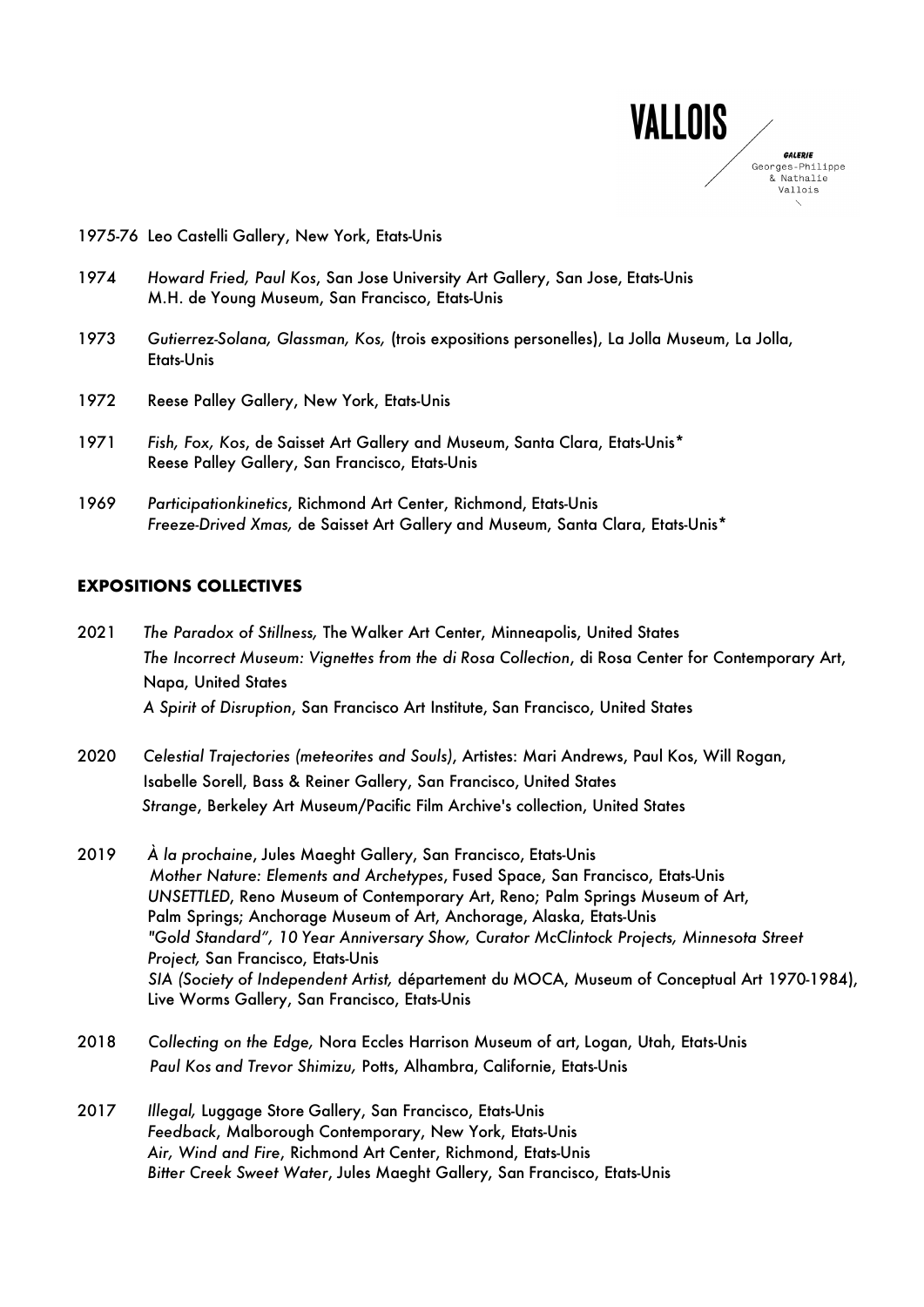

- 2016 *Architecture of Life*, BAMPFA (Berkeley Art Museum, Pacific Film Archive), Berkeley, Etats-Unis *Zero*, FuturDome, Milan, Italie
- 2015 *Against Automatism,* Fused Space, San Francisco, Etats-Unis *Retrospective: An Exhibition Commemorating Paule Anglim*, Gallery Paule Anglim, San Francisco, Etats-Unis
- 2015 *Carambolages*, Galerie GP & N Vallois, Paris, France *IN/VISIBLE : À la recherche du chef-d'œuvre invisible — Regard sur la collection du 49 Nord 6 Est – Frac Lorraine*, IKOB, Eupen, Belgique *Steam Song*, Albuquerque Rail Yard Project, Albuquerque, Etats-Unis
- 2014 *Landscape: the virtual, the actual, the possible?,* Guangdong Times Museum, Guangzhou, Chine; Yerba Buena Center for the Arts, San Francisco, Etats-Unis *Les Esthétiques d'un monde désenchanté,* Abbaye Saint André – Centre d'Art Contemporain, Meymac, France *Roulez les mécaniques*, Le Carroi – Musée de Chinon, Chinon, France *Summer in Black & White*, Gallery Paule Anglim, San Francisco, Etats-Unis Karla's Living Room", The Battery, San Francisco, Etats-Unis
- 2013 *State of Mind: New California Art Circa 1970*, SITE Santa Fe, Santa Fe, Etats-Unis\* *California Landscape into Abstraction,* Orange County Museum of Art, Newport Beach, Etats-Unis *All good Things*, SOMArts Cultural Center, San Francisco, Etats-Unis *Mono No Aware,* Linden Centre For Contemporary Arts, St Kilda, Australie *The Lunder Collection,* Colby College Museum of Art, Waterville, Etats-Unis *The Long Conversation,* Southern Exposure (SOEX) San Francisco, Etats-Unis *Solid Concept*, Gallery Paule Anglim, San Francisco, Etats-Unis *EISKELLER UND HIMMELSLÖ: Ortsbezogene Interventionen, Rekonstruktionen und Erkundungen in Schleswig-Holstein 2012 – 2013*, Schleswig-Holstein, Allemagne
- 2012 *Temporary Structures,* San Francisco Art Institute, San Francisco, Etats-Unis

*State of Mind: New California Art Circa 1970,* Berkeley Art Museum, Berkeley, Etats-Unis *Do Not Destroy: Trees, Art and Jewish Thought,* Contemporary Jewish Museum, San Francisco, Etats-Unis\* *[Invisible] Relic,* Park Life Gallery, San Francisco, Etats-Unis *Happy Birthday: a celebration of chance and listening*, Philip Feldman Gallery, Pacific Northwest College of Art, Portland, Etats-Unis *CANY (California/New York*), Nora Fisch Arte Contemporáneo, Buenos Aires, Argentine *SOUND, IMAGE, OBJECT: The Intersection of Art and Music*, Art Gallery-State University, Sonoma, Etats-Unis 2011 *State of Mind: New California Art Circa 1970*, Orange County Museum of Art, Newport Beach, Etats-Unis\*

*Under the Big Black Sun: California Art 1974 – 1981,* The Museum of Contemporary Art, Los Angeles; The Geffen Contemporary at MOCA, Los Angeles, Etats-Unis\* *Spread - California Conceptualism Then and Now*, SOMArts, San Francisco, Etats-Unis

2010 *Silence, Exile & Cunning,* Sonoma Valley Museum of Art, Sonoma, Etats-Unis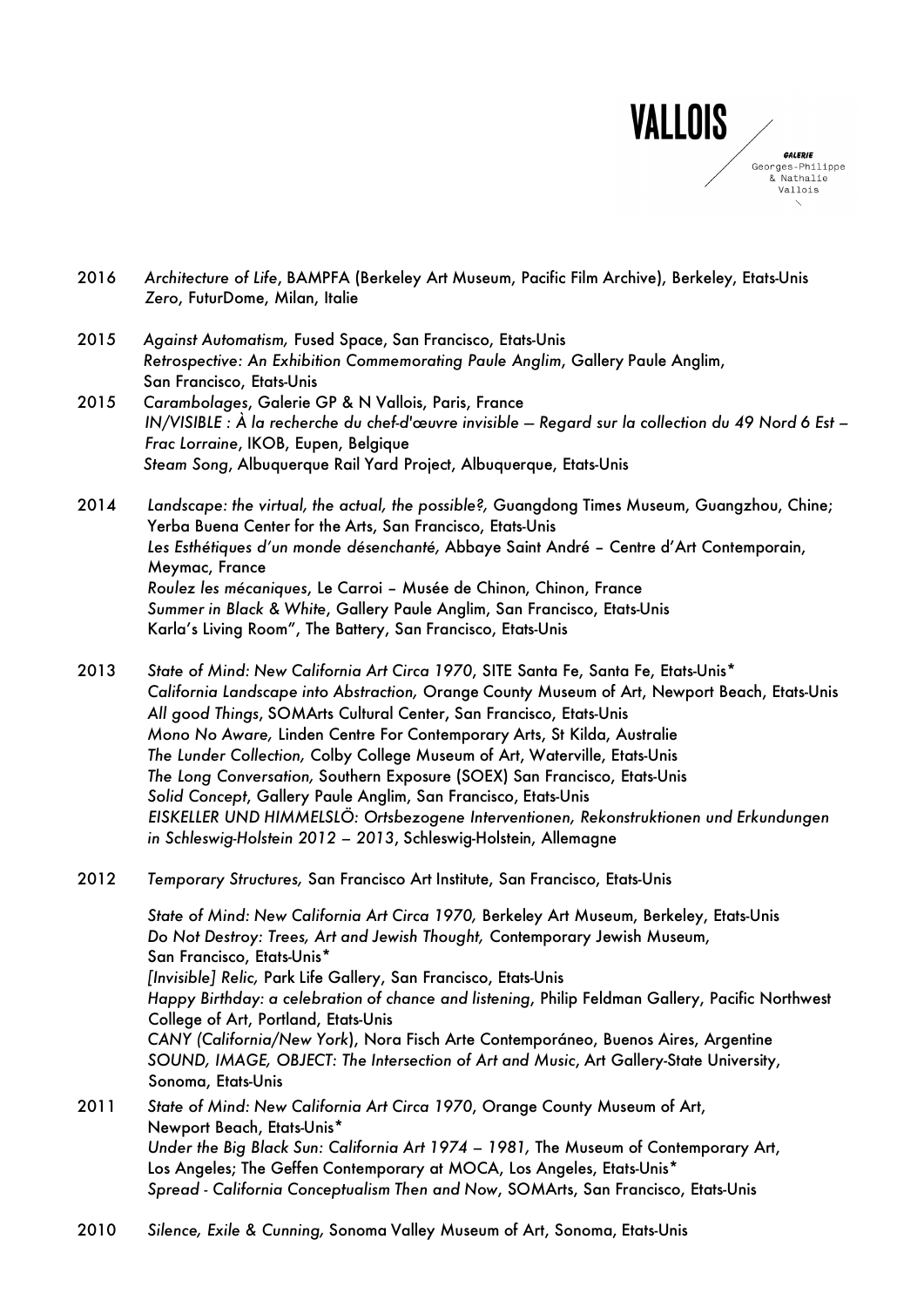

*Radical Light: Alternative Film and Video in the San Francisco Bay Area, 1945 – 2000,* Art Museum, Berkeley, Etats-Unis

2009 *The Third Mind: American Artists Contemplate Asia, 1860 to 1969,* Guggenheim Museum, New York, Etats-Unis *MOCA's First Thirty Years,* MOCA Museum of Contemporary Art, Los Angeles, Etats-Unis

2009 *Conceptual Art from California, Paul Kos and Tony Labat,* Arge Kunst, Bolzano, Italie

2008 *This Is Not A Void*, Galeria Luisa Strina, São Paolo, Brésil *Eureka,* San Jose Institute of Contemporary Art. San José, Etats-Unis *Conceptual Art From California,* Neuer Berliner Kunstverein n.b.k., Berlin, Allemagne *Looking For Mushrooms,* Museum Ludwig, Cologne, Allemagne *California Video,* Getty Museum, Los Angeles, Etats-Unis *15th Anniversery Exhibition,* Museum of Contemporary religious Art, Saint Louis, Etats-Unis *Neighborhood Secrets,* Stavanger, Norvège *Matrix, 30th Birthday Bash,* Berkekey Art Museum, Berkeley, Etats-Unis *Projected Image,* Art Gallery-State University, Sonoma, Etats-Unis

2007 *A Principle of Immortality,* Video from 1970 to the present. Macy Art Gallery, Teachers College, Columbia University, New York, Etats-Unis *Art Since the 1960s: California Experiments,* Orange County Museum of Art, Newport Beach, Etats-Unis *from\_&\_to,* kunst Merano arte, Merano, Italie *Pioneers,* CCA Wattis Institute, San Francisco, Etats-Unis *On Ice,* Williams Center Art Gallery, Lafayette College, Easton, Etats-Unis *Subversive Moves,* Sun Valley Center for the Arts, Ketchum, Etats-Unis

- 2006 *Evidences or This Object of Desire,* In Situ / Fabienne Leclerc, Paris, France *The Three Cities – Berlin: The Apartment,* Anna-Catharina Gebbers, Berlin, Allemagne *Work Zones: Three Decades of Contemporary Art from SFAI,* Art Institute, San Francisco, Etats-Unis
- 2005 *Soft Openings,* The Katzen American University Museum, Washington, Etats-Unis *Solid Concept V,* Gallery **|**Paule Anglim**}**, San Francisco, Etats-Unis
- 2003 *Sold Concept IV,* Gallery Paule Anglim, San Francisco, Etats-Unis
- 2001 *Labyrinth Of Pleasure*, Museum of Contemporary Art, Taipei, Taiwan\* *Double Feature: Paul Kos and Nam June Paik,* Museum of Modern Art, San Francisco, Etats-Unis
- 2000 *Open House,* Art on Site 1, San Francisco, Etats-Unis *1:1,* Refusalon, San Francisco, Etats-Unis
- 1999 *Line,* Lance Fung Gallery, New York, Etats-Unis
- 1998 *PFormative Acts,* San Francisco Art Institute, San Francisco, Etats-Unis Selections from the Weisman Collection, Frederick Weisman Museum of Art, Center for the Arts, Pepperdine University, Malibu, Etats-Unis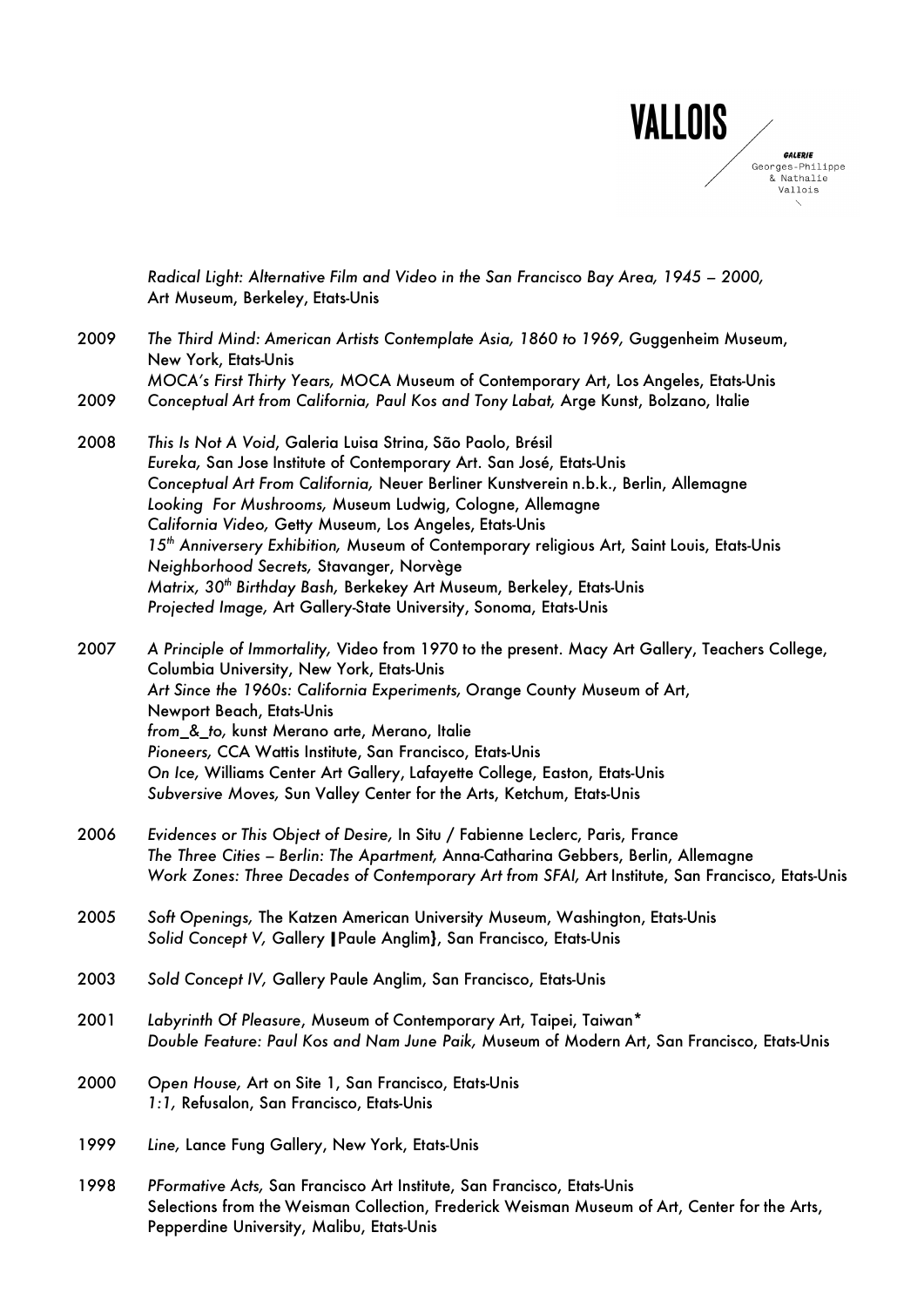

- 1997 *Video Group Show,* Museum of Modern Art, New York, Etats-Unis *The Art Orchestra: A Sculptors' Ensemble,* The Fine Arts Museums, San Francisco, Etats-Unis
- 1996 *Blurring the Boundaries Installation Art 1969 1996,* Museum of Contemporary Art, San Diego, Etats-Unis\*
- 1996 *Generations,* Richmond Art Center, Richmond, Etats-Unis\* *Austria SFAI 125th Anniversary Tribute Show,* Gallery Paule Anglim, San Francisco, Etats-Unis *Natural Histories,* Institute of Contemporary Art, San Jose, Etats-Unis
- 1995 *Facing Eden,* M.H. de Young Museum, San Francisco, Etats-Unis\*
- 1994 *Solid Concept Three,* Gallery Paule Anglim, San Francisco, Etats-Unis\*
- 1993 *In Out of the Cold,* Yerba Buena Center for the Arts, San Francisco, Etats-Unis\*
- 1992 *California Art,* Aspen Art Museum, Aspen, Colorado, Etats-Unis *John Cage Memorial Exhibition,* Jernigan/Wicker, San Francisco, Etats-Unis *Unter Null,* Woh Museum, Barengasse, Zurich, Suisse\*
- 1991 *After the Apocalypse: A Different Humanism,* SECCA, Winston-Salem, Etats-Unis\* *Transformations,* Transamerica Pyramid, San Francisco, Etats-Unis *Unter Null* (Below Zero), Museum Indutriekultur, Nuremberg, Allemagne *Gallery II*, (3-person show), Gallery Paule Anglim, San Francisco, Etats-Unis\*
- 1990 *Lines of Force,* Bayfront Gallery, San Francisco, Etats-Unis *Bay Area Media*, Museum of Modern Art, San Francisco, Etats-Unis\* *Works in Media*, Gallery Paule Anglim, San Francisco, Etats-Unis *In Site, Five Conceptual Artists from the Bay Area*, University Art Gallery, University of Massachusetts, Amherst, Etats-Unis\* *Public Art, Models and Drawings*, State University Art Gallery, San Francisco, Etats-Unis *Open Channels, Five Year Survey*, Long Beach Museum of Art, Long Beach, Etats-Unis *R/T SF - Colombia*, San Francisco Arts Commission Gallery, San Francisco, Etats-Unis *Awards in the Visual Arts 8*, High Museum, Atlanta, Georgia; La Jolla Museum of Contemporary Art, La Jolla, California; Henry Gallery, University of Washington, Seattle, Etats-Unis\*
- 1989 *Bay Area Conceptualism: Two Generations*, Hallwalls Contemporary Art Center, Buffalo, Etats-Unis\* *Machinations*, Saint Gervais, Maison des Jeunes et de la Culture, Genève, Suisse *San Francisco Bay Artists* Museo de Arte Moderno, Cartagena, Colombie; Centro Colombo Americano, Medellin, Colombie; Centro Colombo Americano, Bucaramanga, Colombie; Centro Colombo Americano, Bogota, Colombie; Museo Arqueologico La Merced, Cali, Colombie; Centro de Arte Actual, Pereira, Colombie *Solid Concept,* Gallery Paule Anglim, San Francisco, Etats-Unis\*
- 1988 *Second International Exhibition of Artists of Slovenian Descent,* Cankarjev Dom, Ljubljana, Yougoslavie *3 Videonale,* Bonn, Allemagne\* *Art of the Madonna,* Old St. Patrick's Church, Chicago, Etats-Unis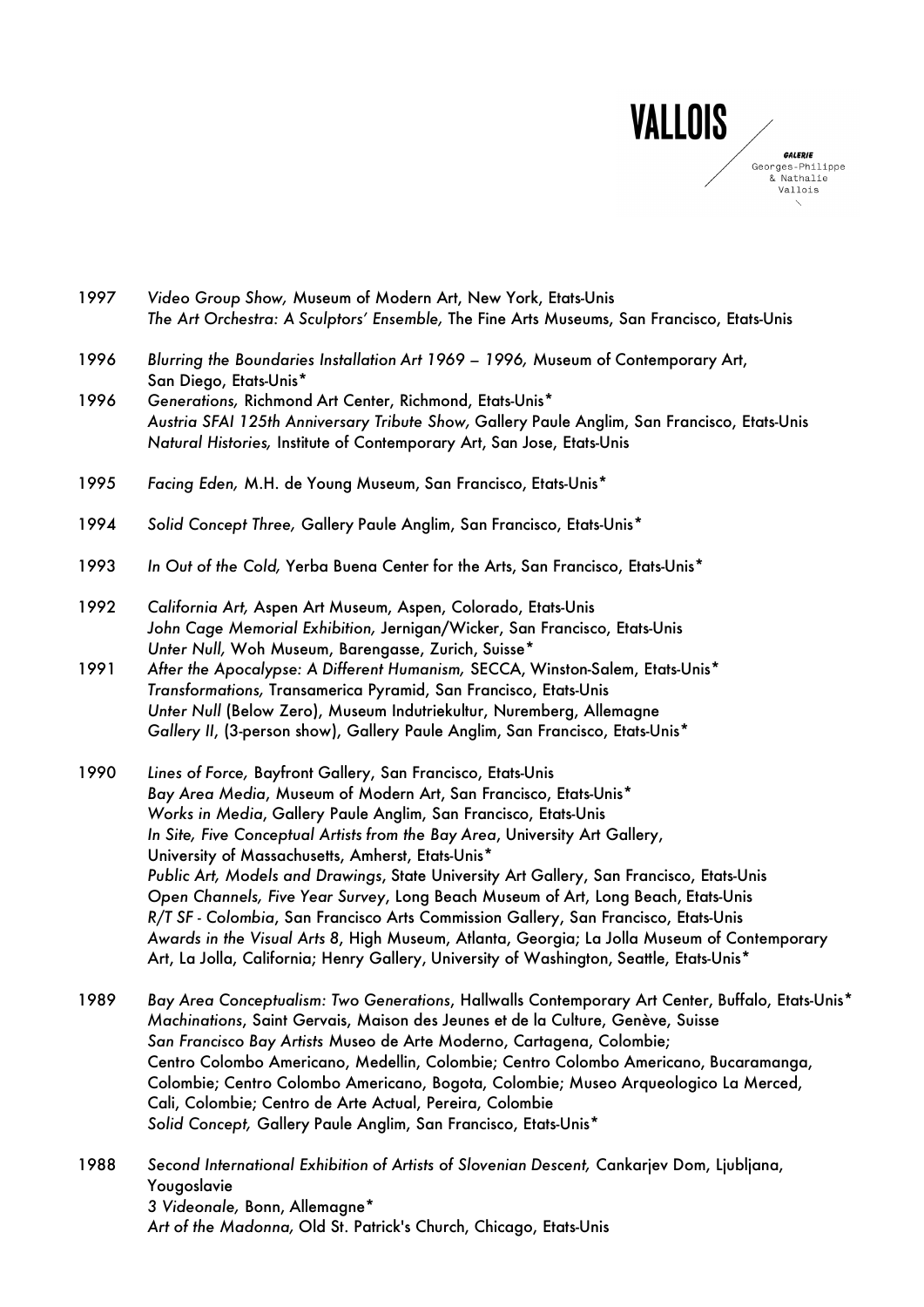

| 1987 | Landscape Video: The Seventies, Los Angeles Contemporary Exhibitions, Los Angeles, Etats-Unis* |
|------|------------------------------------------------------------------------------------------------|
|      | Steirischer Herbst '87, Graz, Autriche*                                                        |
|      | Object Poems, Henry Art Gallery, University of Washington, Seattle, Etats-Unis*                |
|      | 30 From 25, Sheppard Art Gallery, University of Nevada, Reno, Etats-Unis*                      |

- 1986 Second Newport Biennial, Newport Harbor Art Museum, Newport Beach, Etats-Unis\*
- 1985 *Video from Vancouver to San Diego,* The Museum of Modern Art, New York, Etats-Unis *Reel to Real,* Museum of Modern Art, San Francisco, Etats-Unis *Nature as Metaphor,* Art Institute, San Francisco, Etats-Unis\* *Spacial Relationships in Video,* The Museum of Modern Art, New York, Etats-Unis\* *Selections from the de Saisset,* New Langton Arts, San Francisco, Etats-Unis
- 1984 *Artist's Valentines,* Art Institute, San Francisco, Etats-Unis *Artist Olympics,* Video Gallery, San Francisco, Etats-Unis\* *San Francisco Video Festival,* Museum of Modern Art, San Francisco, Etats-Unis *Video and Ritual,* Museum of Modern Art, New York, Etats-Unis *Reel to Real,* Art Institute, San Francisco, Etats-Unis *Bar Video,* Vazac Hall, presented by MO David, Inc., New York, Etats-Unis *Video: A Retrospective 1974-1984,* Long Beach Museum of Art, Long Beach, Etats-Unis
- 1983 *Art Video,* Palais des Beaux-Arts, Charleroi, France *Performance,* Restaurant Dalmatzi, Bern, Suisse
- 1982 *Vision #5 Artists' Photography,* Crown Point Gallery, Oakland, Etats-Unis Anthology Film Archives, New York, Etats-Unis *100 Years of California Sculpture,* Oakland Museum, Oakland, Etats-Unis *Elegant San Francisco Miniatures,* Museum of Conceptual Art, San Francisco; Belca House, Kyoto, Japon; Museum of Modern Art, San Francisco, Etats-Unis *Video,* American River College, Sacramento, Etats-Unis *Arts Alive,* KVIE Channel 6, Sacramento, Etats-Unis
- 1981 *California Performance,* Museum of Contemporary Art, Chicago, Etats-Unis *TV in Place,* Korot, Burden, Kos, Art Institute, San Francisco, Etats-Unis
- 1980 *San Francisco Video Review*, Video Free America, San Francisco, Etats-Unis *San Francisco Video Festival,* San Francisco, Etats-Unis *Video Art,* Centre Culturel Américain, Paris, France
- 1979 *Video Roman '79,* Rome, Italie *Everson Video Review,* Everson Museum of Art, Syracuse, Etats-Unis\* Museum of Contemporary Art, Chicago, Etats-Unis University Art Museum, University of California, Berkeley, Etats-Unis Museum of Contemporary Art, La Jolla, Etats-Unis *Bay Area Contemporary Strengths,* University of California, Santa Barbara, Etats-Unis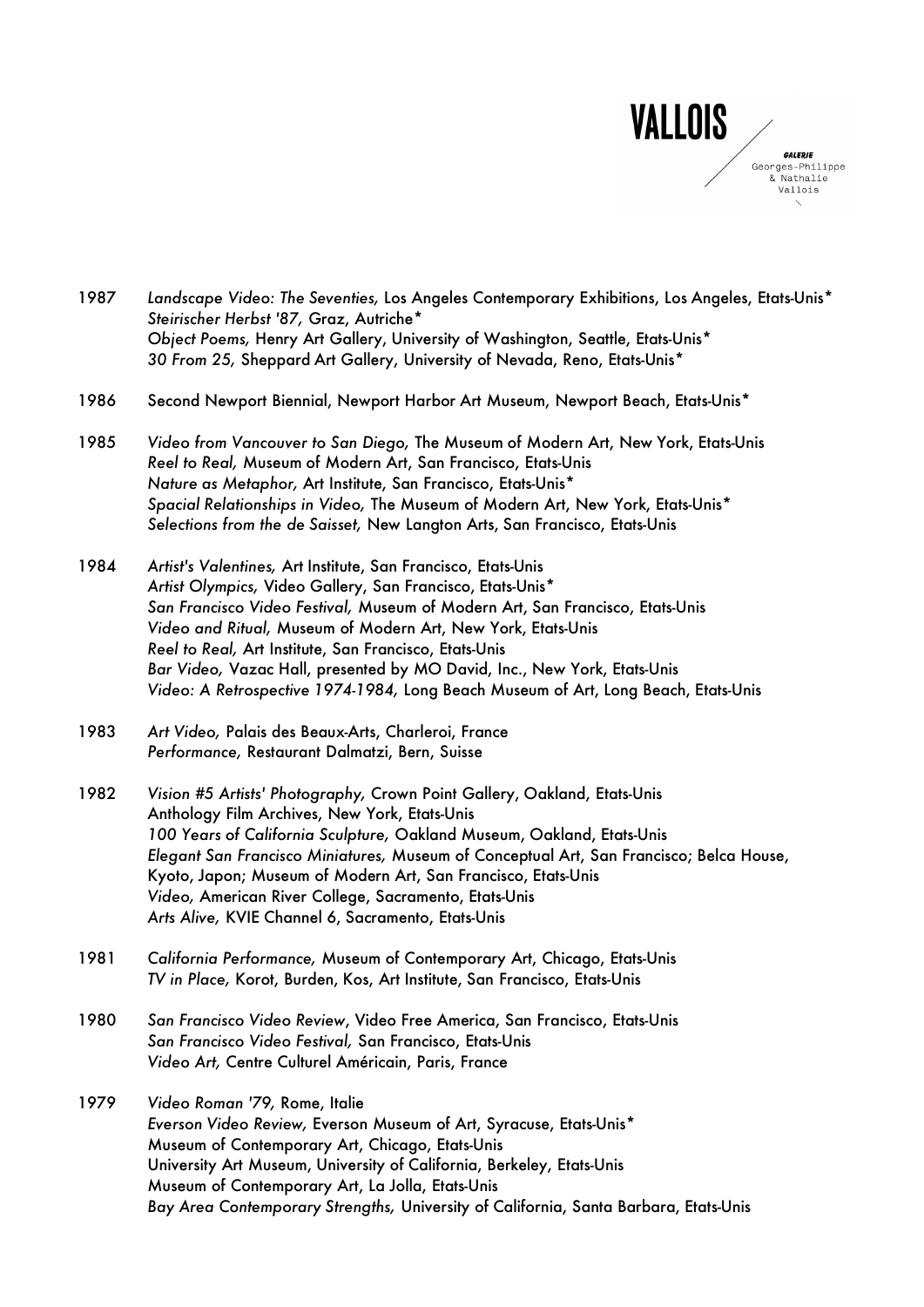

*Space/Time/Sound/1970's — A Decade in the Bay Area,* Museum of Modern Art, San Francisco, Etats-Unis

- 1978 *Art Video,* La Mamelle and Cable Channel 25, San Francisco, Etats-Unis *Video Art,* Southland Cable Networks, Some Serious Business & the Museum of Art, Long Beach, Etats-Unis *Americans in Paris,* Hudson River Museum, Yonkers, Etats-Unis
- 1978 *Video Art,* Contemporary Arts Museum, Cincinnati, Etats-Unis *Video Art,* Lanchester Polytech, Coventry, Grande-Bretagne
- 1977 *A Tight Thirteen Minutes,* Museum of Conceptual Art, San Francisco, Etats-Unis *Paris Biennale,* Palais de Tokyo, Paris, France\* *Video Art USA,* Centre Culturel Américain, Paris, France
- 1976 *Video Art: An Overview,* Museum of Modern Art, San Francisco, Etats-Unis *Video Art,* Smith College Art Museum, Northampton, Etats-Unis
- 1975 *Video Art,* Institute of Contemporary Art, University of Pennsylvania, Philadelphie; Contemporary Art Center, Cincinnati, Ohio; The Museum of Contemporary Art, Chicago; The Wadsworth Atheneum, Hartford, Etats-Unis\* *The Whitney Biennial,* Whitney Museum of American Art, New York, Etats-Unis\* *San Francisco Bay Area Artists' Work on Video Tape,* And/Or Gallery, Seattle, Etats-Unis *Video Art USA,* Pavillon américain, Biennale de São Paulo, Brésil\* *Information Show,* Art Institute, San Francisco, Etats-Unis *Exchange DFW/SFO,* Art Museum, Fort Worth, Etats-Unis; Museum of Modern Art, San Francisco, Etats-Unis\* *Landscape Video,* Museum of Art, Long Beach, Etats-Unis
- 1974 *Contemporanea,* Rome, Italie *Collector's Video,* County Museum of Art, Los Angeles, Etats-Unis *Video Group Show,* Leo Castelli Gallery, New York, Etats-Unis *Basel 5, 1974,* Bâle, Suisse *Trigon,* Graz, Autriche\* *Cologne Art Fair,* Cologne, Allemagne *Project 74,* Wallraf-Richartz Museum, Cologne, Allemagne\* *Video Art,* Smith College Art Museum, Northampton, Etats-Unis *South of the Slot,* 63 Bluxome Street, San Francisco, Etats-Unis\*
- 1973 *Circuit,* Everson Museum, Syracuse, New York; Henry Art Gallery, University of Washington, Seattle; Cranbrook Art Institute, County Museum of Art, Los Angeles, Etats-Unis *All Night Sculpture*, Museum of Conceptual Art, San Francisco, Etats-Unis *Biennale de São Paulo,* São Paulo, Brésil\* *Video, The New Wave,* WGBH Télévision, Boston, Etats-Unis *Video Group Show,* Leo Castelli Gallery, New York, Etats-Unis *Art Now,* J.F. Kennedy Center for the Performing Arts, Washington, Etats-Unis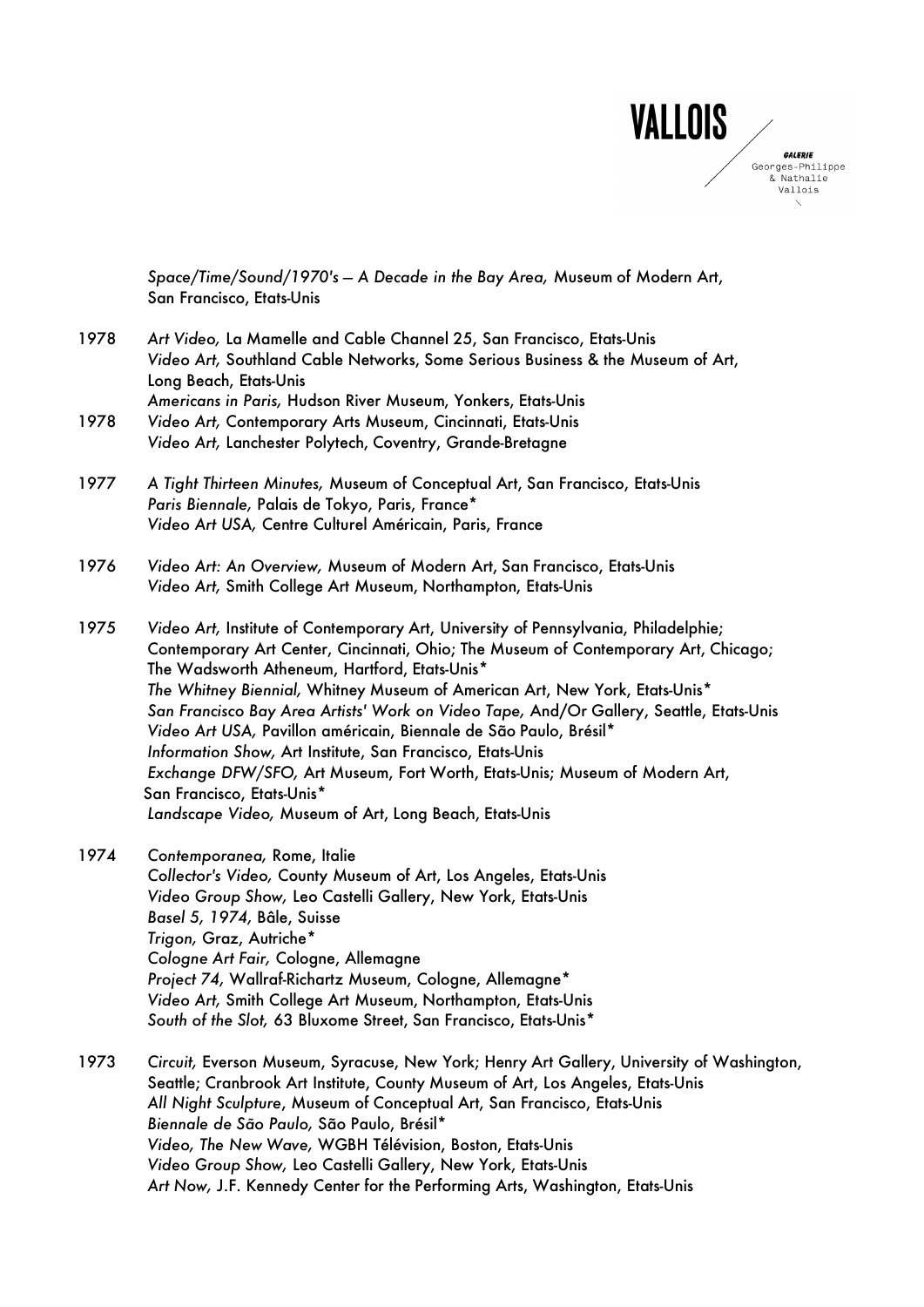

| 1972 | San Francisco Performance, Newport Harbor Art Museum, Newport Beach, Etats-Unis*            |
|------|---------------------------------------------------------------------------------------------|
|      | Video West One, Everson Museum, Syracuse, New York, Etats-Unis                              |
|      | Games, Art Institute, San Francisco, Etats-Unis                                             |
|      | Saint Jude Video Invitational, de Saisset Art Gallery and Museum, Santa Clara, Etats-Unis   |
|      | The Bay Area Roach Clip Show, San Geronimo, Etats-Unis                                      |
| 1972 | Toys of the Artist, Walnut Creek Art Center, Walnut Creek, Etats-Unis                       |
|      | University of British Columbia, Vancouver, Canada                                           |
|      | MOCA FM, Museum of Conceptual Art, San Francisco, Etats-Unis; KPFA FM, Berkeley, Etats-Unis |
| 1972 | Video Works, 112 Greene Street, New York, Etats-Unis                                        |
| 1970 | Richmond Sculpture Annual, Richmond Art Center, Richmond, Etats-Unis*                       |
|      | The Eighties, University Art Museum, Berkeley, Etats-Unis*                                  |
|      | Sound; Sculpture As: Museum of Conceptual Art, San Francisco, Etats-Unis                    |
|      | Films by Sculptors, Museum of Conceptual Art, San Francisco, Etats-Unis                     |
|      | Art in the Mind, Allen Memorial Art Museum, Oberlin College, Oberlin, Etats-Unis*           |
|      |                                                                                             |

1969 *Invitational Drawing Exhibit,* California State Collège, Hayward, Etats-Unis *Return of Abstract Expressionism,* Richmond Art Center, Richmond, Etats-Unis

\* Catalogue

## **COLLECTIONS (SELECTION)**

Kadist Foundation, San Francisco, United States Walker Art Center, Minneapolis, United States Solomon R. Guggenheim Museum, New York, Etats-Unis Museum of Modern Art, New York, Etats-Unis Fondation Kadist, Paris, France Stedelijk Museum, Amsterdam, Pays-Bas Museum of Conceptual Art, San Francisco, Etats-Unis La Jolla Museum of Contemporary Art, La Jolla, Etats-Unis Modern Art Museum of Fort Worth, Fort Worth, Etats-Unis Long Beach Art Museum, Long Beach, Etats-Unis Wallraff-Richartz Museum, Cologne, Allemagne Institute of Contemporary Art, Philadelphie, Etats-Unis de Saisset Art Gallery and Museum, Santa Clara, Etats-Unis Henry Art Gallery, University of Washington, Seattle, Etats-Unis San Francisco Museum of Modern Art, San Francisco, Etats-Unis Everson Museum of Art, Syracuse, New York, Etats-Unis Nora Eccles Harrison Museum of Art, Logan, Etats-Unis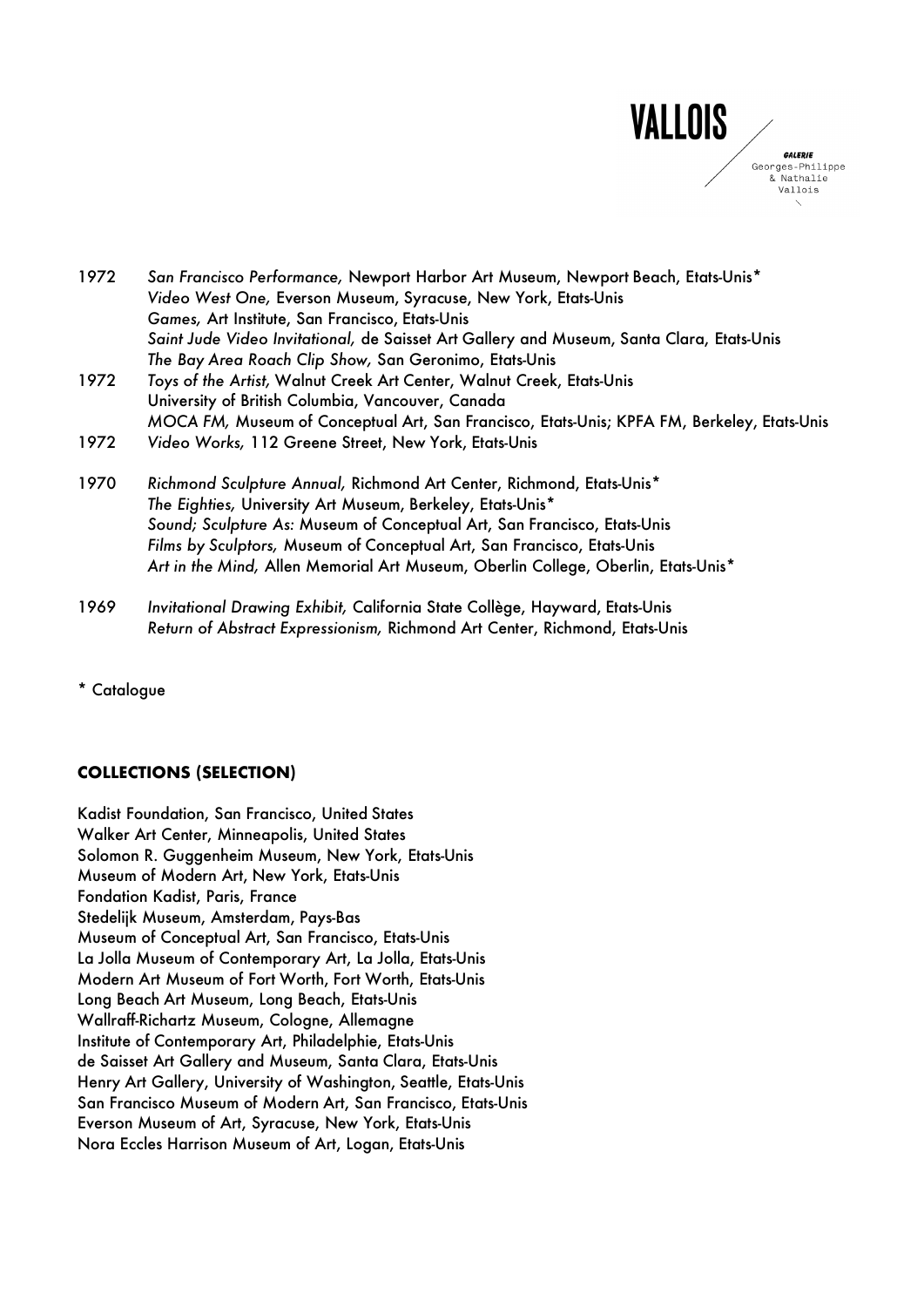

# **PRIX / RESIDENCES**

| 2015      | Rockefeller Foundation Bellagio, résidence                                      |
|-----------|---------------------------------------------------------------------------------|
| 2005-2007 | Eureka Fellowship Program for the Visual Arts                                   |
| 1999-2000 | <b>Flintridge Foundation Fellowship</b>                                         |
| 1997      | National Endowment for the Arts and FONCA (Fondacion y Organisacion National de |
|           | Culutra y Artes) résidence à Mexico                                             |
| 1993      | <b>National Endowment Fellowship</b>                                            |
| 1990      | John Simon Guggenheim Memorial Fellowship                                       |
| 1989      | Award in the Visual Arts (AVA)                                                  |
| 1987      | <b>Rockefeller Foundation Fellowship</b>                                        |
|           | <b>Engelhard Award, Boston</b>                                                  |
|           | <b>Western States Arts Fellowship</b>                                           |
|           | "Open Channels," Long Beach Museum of Art                                       |
| 1986      | National Endowment Media Arts Grant (en partenariat avec the Walker Art Center) |
|           | Louis Comfort Tiffany Foundation Fellowship                                     |
| 1986      | Capp Street Project, Résidence                                                  |
| 1983      | <b>Western States Arts Fellowship</b>                                           |
| 1982      | <b>National Endowment Fellowship</b>                                            |
| 1976      | National Endowment Fellowship                                                   |
| 1974      | National Endowment Fellowship                                                   |
|           |                                                                                 |

### **COMMANDES PUBLIQUES**

| 2011-2014 | San Francisco Public Safety Building, South Plaza, San Francisco, Etats-Unis |
|-----------|------------------------------------------------------------------------------|
| 2009-2013 | San Francisco General Hospital, San Francisco, Etats-Unis                    |
| 2009-2010 | UCSF, Lobby, Cancer Research, San Francisco, Etats-Unis                      |
| 2005-2010 | Freeport Water Authority, Sacramento, Etats-Unis                             |
| 2006      | <b>California Foundation, Los Angeles, Etats-Unis</b>                        |
| 1991-2000 | Poetry Sculpture Garden, avec le poète Robert Hass, 199 Fremont,             |
|           | San Francisco, Etats-Unis                                                    |
| 1997      | Tunnel/Chapel, di Rosa Art Preserve, Napa, Californie, avec Isabelle Sorrell |
| 1990-1994 | Secretary of State, State Archives Building, Sacramento, avec Mandell/Sultan |
|           |                                                                              |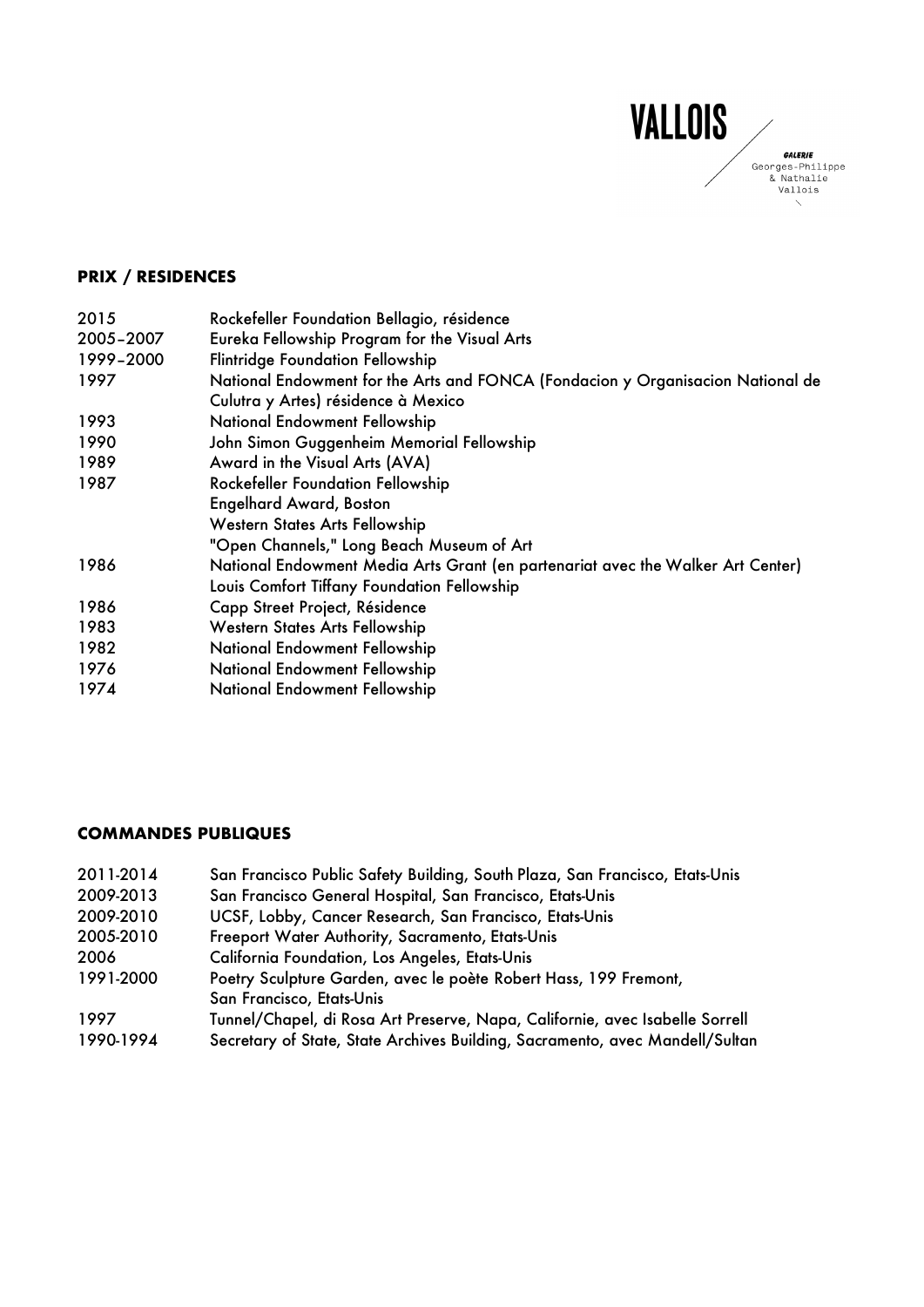

### **BIBLIOGRAPHIE (Sélection)**

# **Catalogues d'exposition :**

| 2011 | State of Mind: New California Art Circa 1970, University of California Press, Etats-Unis<br>Under the Big Black Sun: California Art 1974 - 1981, MOCA/Editions Prestel, Etats-Unis                                                                                                                                                                                                                                   |
|------|----------------------------------------------------------------------------------------------------------------------------------------------------------------------------------------------------------------------------------------------------------------------------------------------------------------------------------------------------------------------------------------------------------------------|
| 2003 | Everything matters: Paul Kos, a Retrospective. University of California, Berkeley Art Museum/Pacific<br>Film Archive, Etats-Unis                                                                                                                                                                                                                                                                                     |
| 2002 | On-Ramps: Transitional Moments in California Art, Pasadena Museum of Californian Art,<br>Pasadena, Etats-Unis                                                                                                                                                                                                                                                                                                        |
| 2001 | Labyrinth of Pleasure, Museum of Contemporary Art, Tapei, Taiwain                                                                                                                                                                                                                                                                                                                                                    |
| 2000 | Flintridge Awards for Visual Artists (1999/2000), Pasadena, Etats-Unis                                                                                                                                                                                                                                                                                                                                               |
| 1998 | MATRIX/Berkeley: Twenty years, University of California, Berkeley Art Museum and Pacific Film<br>Archive, Etats-Unis                                                                                                                                                                                                                                                                                                 |
| 1996 | Generations: The Lineage of influence in Bay Area, Richmond Art Center, Richmond, USA<br>Blurring the boundaries: Installations Art 1969-1996, Museum of Contemporary Art,<br>San Diego, Etats-Unis                                                                                                                                                                                                                  |
| 1995 | Facing Eden: 100 years of Landscape Art in the Bay Area, M. H. de Young Museum,<br>San Francisco, Etats-Unis                                                                                                                                                                                                                                                                                                         |
| 1994 | Paul Kos at the Wiegrand Gallery, Wiegrand Gallery, College of Notre Dame, Belmont, Etats-Unis<br>From Here and Now: Bay Area Masterworks from the di Rosa Collection, Oakland Museum,<br>Oakland, Etats-Unis<br>Brochure, Museum of Religious Art, St. Louis, Etats-Unis<br>Solid Concept Three, Gallery Paule Anglim, San Francisco, Etats-Unis<br>Wildlife, California Center for the Arts, Escondito, Etats-Unis |
| 1993 | In Out of the Cold, Yerba Buena Center for the Arts, San Francisco, Etats-Unis                                                                                                                                                                                                                                                                                                                                       |
| 1992 | Unter Null, Woh Museum, Barengasse, Zurich, Suisse                                                                                                                                                                                                                                                                                                                                                                   |
| 1991 | Tintinnabulations, University Art Gallery, San Diego, Etats-Unis<br>Apocalypse: A Different Humanism, Southeastern Center for Contemporary Art,<br>Winston-Salem, Etats-Unis                                                                                                                                                                                                                                         |
| 1990 | In Site: Five Conceptual Artists from the Bay Area, University Gallery, University of Masachusetts,<br>Amherst, Etats-Unis                                                                                                                                                                                                                                                                                           |

*Bay Area Media*, San Francisco Museum of Modern Art, San Francisco, Etats-Unis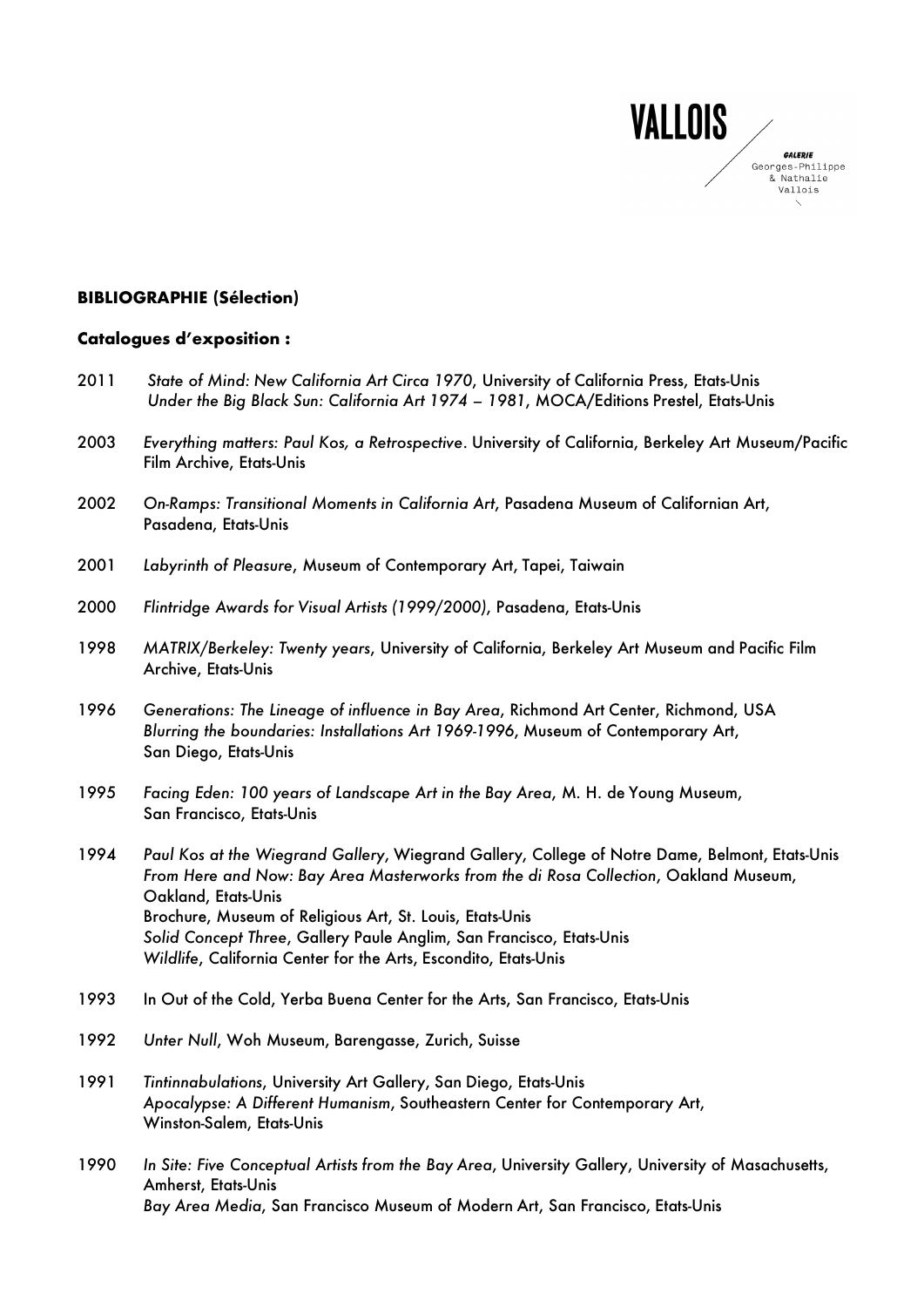

- 1990 *Paul Kos: Ber Lin*, Laguna Art Museum, Laguna Beach, Etats-Unis
- 1989 *Awards in the Visual Arts 8*, SECCA, Winston-Salem, Etats-Unis *Bay Area Conceptualism: Two Generations*, Hallwalls Contemporary Art Center, Buffalo, Etats-Unis *Solid Concept*, Gallery Paule Anglim, San Francisco, Etats-Unis
- 1988 *Tower of Babel*, University Art Gallery, California State University, Chico, Etats-Unis *Videonale II.16.9.1988*, Bonn, Allemagne *Paul Kos: New York*, Iannetti Lanzone Gallery, San Francisco, Etats-Unis
- 1987 *Viewpoints: Paul Kos, Mary Lucier*, Walker Art Center, Minneapolis, Etats-Unis *30 From 25*, Sheppard Art Gallery, University of Nevada at Reno, Reno, Etats-Unis *Newwork*, San Francisco Museum of Modern Art, San Francisco, Etats-Unis *Objects Poems, Henry Art Gallery*, University of Washington, Seattle, Etats-Unis *Paul Kos: Sympathetic Vibrations*, Capp Street Project, San Francisco, Etats-Unis *Animal Art, Steirischer Herbst ʻ87*, Graz, Autriche *Landscape Video: The Seventies*, Los Angeles Contemporary Exhibition, Los Angeles, Etats-Unis
- 1986 *Second Newport Biennial the Bay Area*, Newport Harbor Art Museum, Newport Beach, Etats-Unis
- 1985 *Nature as Metaphor*, San Francisco Art Institute, San Francisco, Etats-Unis *Spatial relationships in Video*, The Museum of Modern Art, New York, Etats-Unis *San Francisco Museum of Modern Art Painting and Sculpture Collection*, published by Hudson Hill Press, New York, Etats-Unis
- 1984 *Video: A Retrospective 1974-1984*, Long Beach Museum of Modern Art, Long Beach, Etats-Unis *Artist Olympics*, Video Gallery, Sa, Francisco, Etats-Unis
- 1981 *Space, Time, Sound*: Conceptual Art in the San Francisco Bay Area, the 70's, San Francisco Art Museum, San Francisco, Etats-Unis
- 1980 *MATRIX/Berkeley 36*, University of California, Berkeley Art Museum and Pacific Film Archive, Etats-Unis
- 1979 *Everson Video Review*, Everson Museum of Art, Syracuse, Etats-Unis
- 1977 *Paris Biennale X*, Palais de Tokyo, Paris, France
- 1975 *Biennial Exhibition 1975*, Whitney Museum of American Art, University of Pennsylvennia, Philadelphie, Etats-Unis *Exchange DFW/SFO*, Fort Worth Art Museum, Fort Worth, Etats-Unis *Video Art USA*, Bienal de Sao Paulo, American Pavilion, Brésil
- 1974 *Projekt '74,* Wallraf-Richartz Museum, Cologne, Allemagne *Video, Confrontation, Arc 2*, Musée d'Art Moderne de la Ville de Paris, Paris, France *Trigon '74,* Landesmuseum, Graz, Autriche *Video Tapes (Video Bander),* Kölnischer Kunstverein, Cologne, Allemagne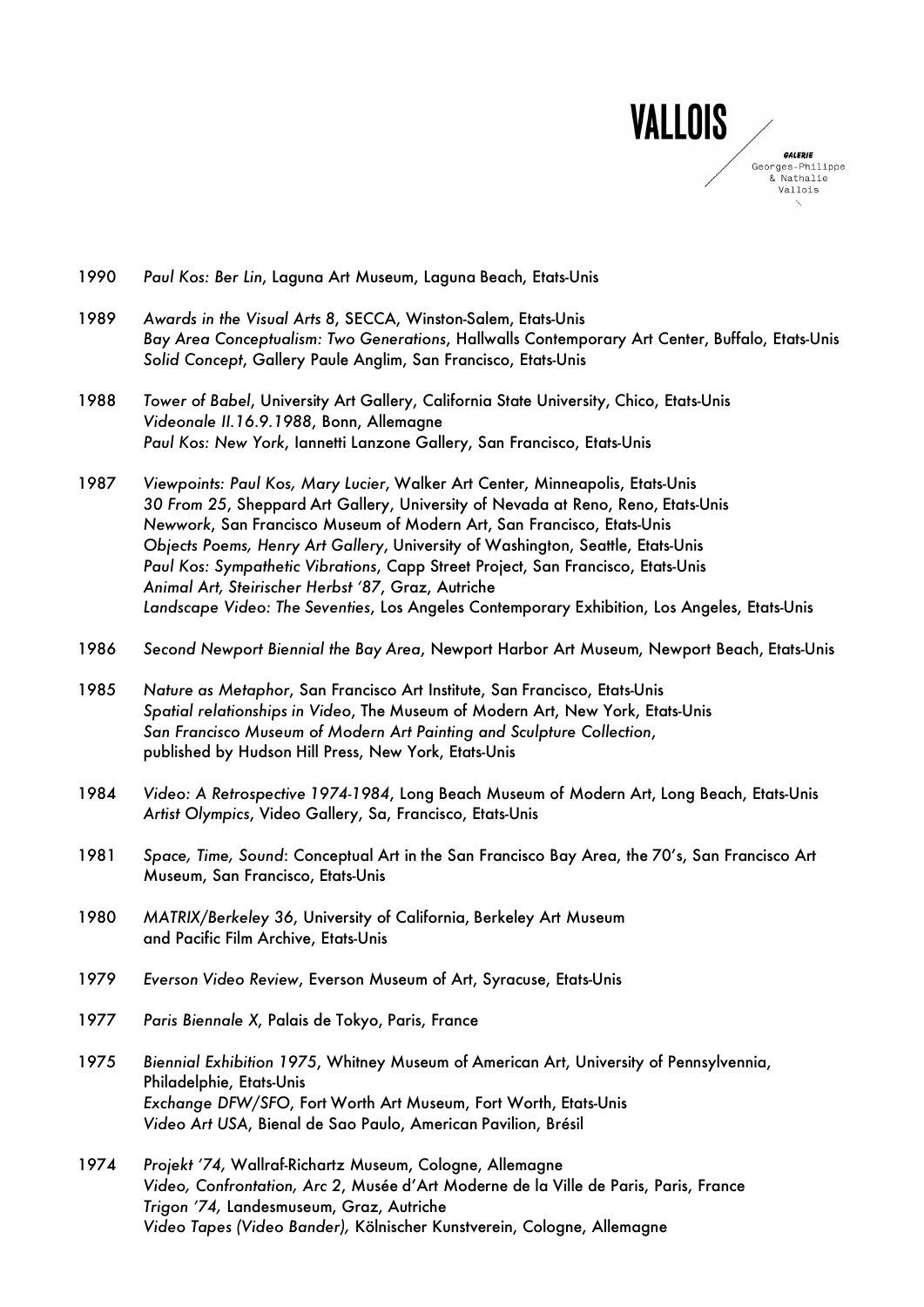

- 1974 *Art Now '74*, John F. Kennedy Center for the Performing Arts, Washington, Etats-Unis *South of the Slot*, 63 Bluxome Street, San Francisco, Etats-Unis
- 1973 *Gutierrez-Solana, Paul Kos*, La Jolla Museum of Contemporary Art, San Diego, Etats-Unis *Bienal de Sao Paulo*, Sao Paulo, Brésil
- 1972 *The San Francisco Performance*, Newport Harbor Art Museum, Newport Beach, Etats-Unis
- 1971 *Fish, Fox, Kos*, de Saisset Art Gallery and Museum, Santa Clara University, Santa Clara, Etats-Unis
- 1970 *The Eighties*, University of California, Berkeley Art Museum and Pacific Film Archive, Etats-Unis *Richmond Sculpture Annual*, Richmond Art Center, Richmond, Etats-Unis *Freeze-Dried Xmas*, de Saisset Art Gallery and Museum, Santa Clara University, Santa Clara, Etats-Unis *Art in the Mind, Allen Memorial Art Museum*, Oberlin College, Oberlin, Etats-Unis

#### **Articles de presse :**

- 2022 Alexandre Crochet, « À ArtGenève, les artistes en vedette », in *The Art Newspaper*, n°37, janvier, p. 35
- 2018 n.s., « Paul Kos' « Kinetic Landscapes » at Galerie Georges-Philippe & Nathalie Vallois, Paris », in blouinartinfo.com, 26 janvier Emmanuelle Lequeux, « Sélection galeries : Paul Kos à Paris », in lemonde.fr, 9 février
- 2016 n.s., « Paul Kos Symmetry », in sfada.com Steven Wolf, « New Balance: The Work of Artist Paul Kos », in hebatterysf.com, 8 juillet
- 2015 « Tunnel », *Specific Cheeses Fanzine #3*, avril, p.20 Virginie Jux, « L'Art Conceptuel selon Kos », *Tenten*, n°1, juillet-août, pp. 17-18 + poster
- 2014 Andrew McClintock, « Paul Kos », *SFAQ*, Issue 15, Booklet: Performance, février-avril, pp. 6-7 et 4 ème de couv.
- 2013 Maika Pollack, « State of Mind: New California Art Circa 1970' at the Bronx Museum of the Arts », *GalleristNY*, 16 juillet Holland Cotter, « West Coast Art (Not Laid-Back) », *nytimes.com*, 11 juillet Gillian Young, « Circa 1970: Pacific Standard Time at the Bronx Museum », *Artinamericamagazine.com*, 7 juillet Tom Yulsman, "Unintended Art of the Anthropocene: The Sound of Ice Melting", *Discover*, 27 mars Violaine Boutet de Monvel, "Paul Kos", *Art Review*, n°66, mars, pp. 152-153 Anaël Pigeat, "Paul Kos/Julien Berthier", A*rtpress,* n°396, janvier, p. 31
- 2012 Céline Piettre, "Paul Kos en Magicien Burlesque à la Galerie Vallois", *ArtInfo*, 13 décembre François Salmeron, "Paul Kos : Allegories and Metaphors (1968- 2012)", *PARISart*, décembre Jarrett Earnest, "Ice Makes Fire", *Brooklyn Rail*, 6 juin Andrew McClintock, "Paul Kos », *SFAQ*, n°8, février-mars-avril, pp. 20-27 ; 52-53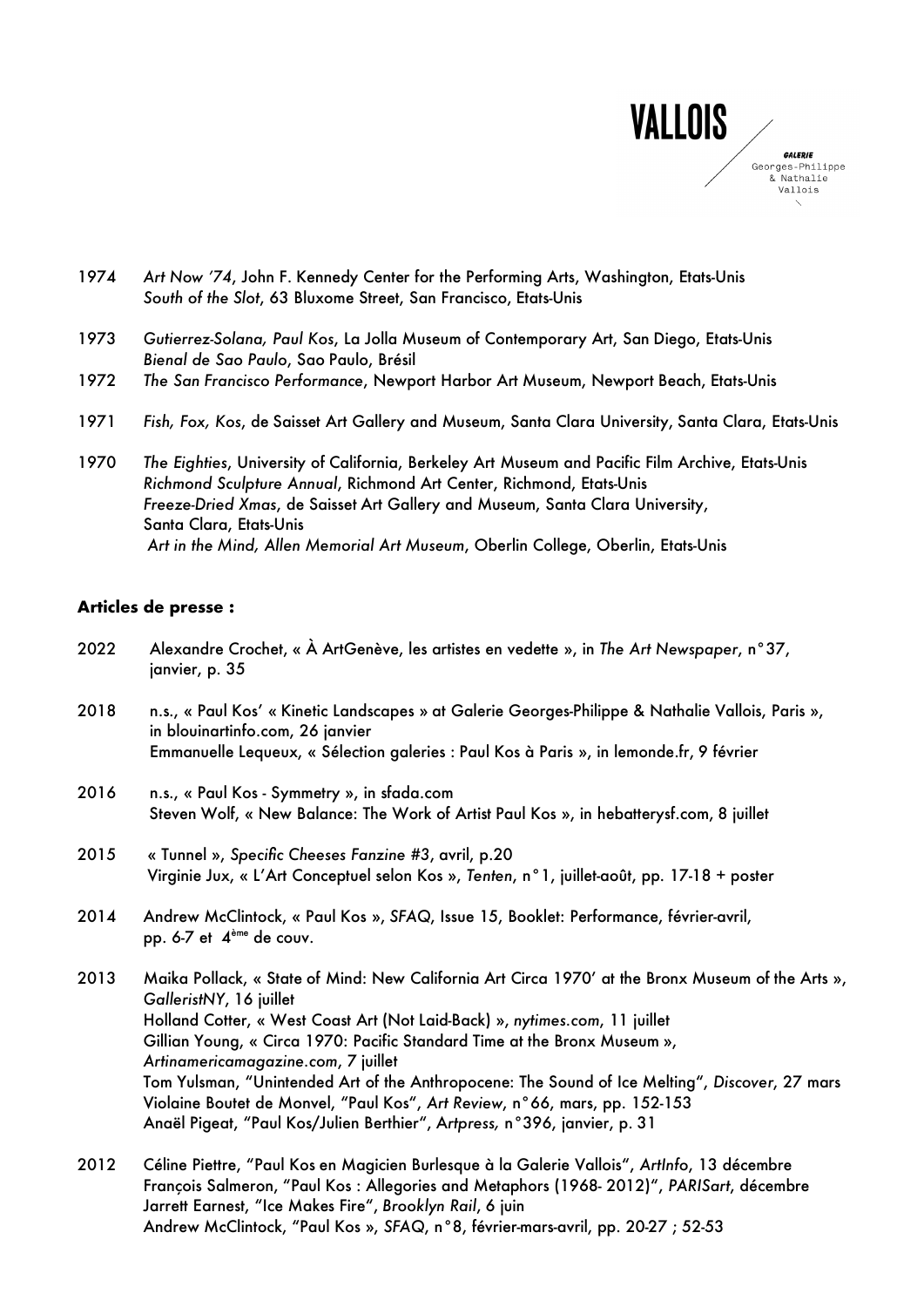

|      | n.s., "Artists Presaged Social Media", San Francisco Chronicle, 7 mars<br>Chang, Soojin, "Berkeley Art Museum Showcases California's Conceptual Artists of the 70's",<br>The Daily Californian, 4 mars                                                                 |
|------|------------------------------------------------------------------------------------------------------------------------------------------------------------------------------------------------------------------------------------------------------------------------|
| 2008 | Kaufman, Jason Edward. "Hidden Asian influence on US modern masters revealed,"<br>The Art Newspaper, Décembre                                                                                                                                                          |
| 2004 | "Exhibitions Evoke Signs of Ruin, Scars of War", San Francisco Chronicle, 19 janvier<br>Gilmore, Jonathan, "Restoration Play", Art in America, avril, pp. 100-103<br>Oliman, Leah, "Images that Call for Action", Los Angeles Times, 15 février                        |
| 2003 | Camhi, Leslie, "Human Comedy: A Bay Area Conceptualist's Antic, Melancholy Body of Work",<br>Village Voice, 1-7 octobre<br>Kimmelman, Michael, "Why Faith That's a Bit Slapstick", The New York Times, 12 septembre<br>Haber, John, "Us and Them", Haber's Art Reviews |
| 2000 | Golonu, Berin, Artweek, janvier                                                                                                                                                                                                                                        |
| 1998 | Baker, Kenneth, "Art That Comes Across as Disposable", San Francisco Chronicle, 28 novembre<br>Bonetti, David, "Two decades of MATRIX", San Francisco Examiner, 29 avril                                                                                               |
| 1996 | Porges, Maria, "Paul Kos at Gallery Paule Anglim", Artforum, février                                                                                                                                                                                                   |
| 1994 | "With sly wit, Paul Kos rings a bell", San Francisco Examiner, 28 octobre                                                                                                                                                                                              |
| 1990 | Reveaux, Tony, "Polytechnical Diversity (SFMOMA)", Artweek 21, 19 avril<br>Christensen, Judith, "Uncomfortable Cadence", Artweek 21, 15 mars<br>Smallwood, Lyn, 'Sculptor in a Haystack", Seattle Weekly, 7 février                                                    |
| 1989 | Morris, Gay, Art in America 77, février                                                                                                                                                                                                                                |
| 1987 | Riddle, Mason, New Art Examiner 15, novembre<br>Tamblyn, Christine, "A Ritual for Bells", Artweek 17, 15 mars<br>Anderson, Phil, "Chartes Bleu", High Performance 10, no. 3<br>Belsito, Peter, "Sympathetic Vibrations", High Performance 9, no. 2                     |
| 1985 | Wooster, Ann-Sargent, "Video and Ritual", Afterimage 12, février                                                                                                                                                                                                       |
| 1978 | Battcock, Gregory, ed., New Artists Video, New York: Dutton                                                                                                                                                                                                            |
| 1977 | Marioni, Tom, "Art/By Jove", San Francisco Magazine, mars                                                                                                                                                                                                              |
| 1976 | Schneider, Ira, and Beryle Korot, eds., Video Art, New York: Harcourt Brace and Jovanovich                                                                                                                                                                             |
| 1975 | Junker, Howard, "Video Installation: Paul Kos and Sculptured Monitor", Arts Magazine, novembre                                                                                                                                                                         |
| 1974 | Kent, Tom, "Paul Kos - Videotapes and Sculptural Residue", Artweek, 2 novembre                                                                                                                                                                                         |